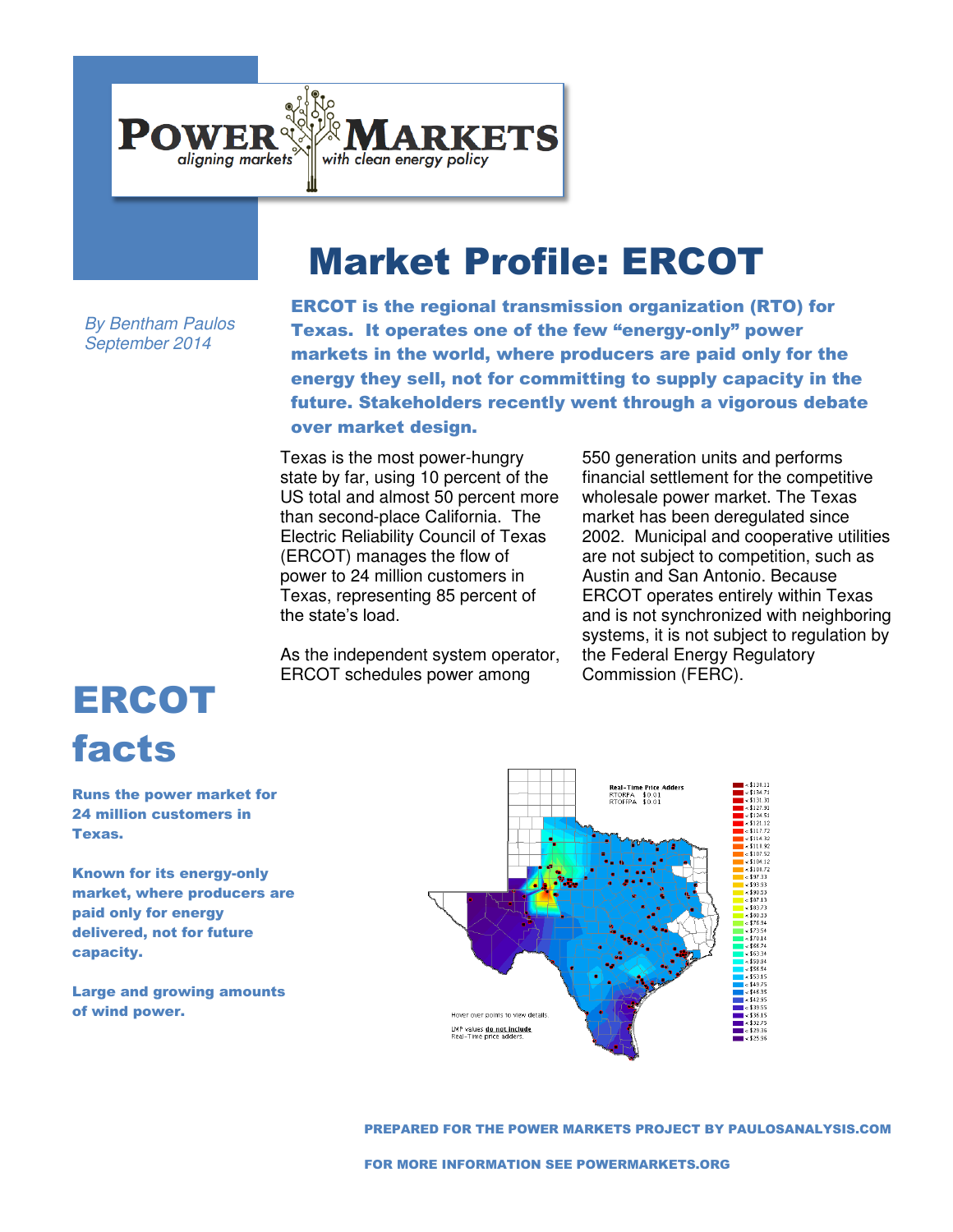Texas is the largest wind producer in America, with almost 13 GW of installed capacity. Thanks to a recently completed \$7 billion expansion of transmission lines to the west and north, Texas has [over 7 GW of new wind](http://res.dallasnews.com/interactives/2014_April/windprojects/) under construction, slated to be online before the end of 2015. New lines have ended most curtailment of wind farms and periods of negative pricing. In 2012, Texas got half of its power from natural gas and one-

**VOLL** 

Value of Reserves (\$/M)

third from coal, with wind and nuclear each at 9%.

ERCOT offers day-ahead and real-time markets for electricity, differentiated by time and place using locational marginal pricing (LMP). ERCOT provides a [map of LMP prices](http://www.ercot.com/content/cdr/contours/rtmLmpHg.html) in real time.

ERCOT does not have a capacity market. Due to

concerns about a declining reserve margin after blackouts in the winter of 2011, there was a vigorous debate about whether to adopt a capacity market.

Generation companies largely supported the idea of a capacity market, especially TXU Energy, the largest generation company in the state with a number of coal plants. TXU has filed for bankruptcy due to high debt load from a leveraged buy out and low power prices from natural gas and wind generators, and saw capacity payments as way to survive. Power prices have fallen by almost half since 2007 and natural gas fuel prices are at record lows thanks to the US boom in hydraulic fracturing, or "fracking."

But capacity markets were strongly opposed by consumer groups, especially those of oil and gas, industrial, and municipal customers. "A capacity market would have an unmistakable chilling effect on economic growth in the state with a tremendous, [long-term negative impact](http://www.manufacturetexas.org/content/manufacturers-strongly-oppose-moving-texas-power-capacity-market) on Texas energy consumers," said Tony Bennett, president of the Texas Association of Manufacturers.

As part of their investigation, the Texas Public Utilities Commission (PUC), the state's



million a year, on a system with more than \$35 billion in total sales (about 0.28 percent). While higher margins would cost more, they would reduce the incidence of price spikes due to scarcity.

Brattle estimated that ERCOT's current energyonly market would maintain an 11.5 percent

reserve margin, causing a risk of interruptions once every three years, when 1600 MW of load (out of a peak load of approximately 60,000 MW) would need to be curtailed for 2.6 hours.

appointed regulatory body, commissioned

research by the Brattle Group, a consultancy, on reserve margins and market structures. Brattle [calculated](http://brattle.com/news-and-knowledge/news/613) that an "economically optimal"

A 10-year forecast released in early 2014 showed reserves exceeding 13.75 percent through 2019, thanks to flat electricity demand and increasing capacity from wind and gas plants.

In response to the Brattle analysis and the lower load forecast, the PUC did not adopt a capacity market. "Our energy market seems to be healthy," said Commissioner Brandy Marty at a hearing in April 2014.

Instead, the PUC raised the System Wide Offer Cap to \$9000 per MWh, encouraged demand response, and implemented an [Operating](http://www.hks.harvard.edu/hepg/Papers/2014/ORDCUpdate-FINAL.pdf)  [Reserve Demand Curve](http://www.hks.harvard.edu/hepg/Papers/2014/ORDCUpdate-FINAL.pdf) (ORDC) starting in June 2014.

The ORDC administratively raises the real-time energy price through an adder to the energy price based on the value of lost load (VOLL) and the loss of load probability (LOLP) at different levels of operating reserves.

The Commission set the value of lost load at